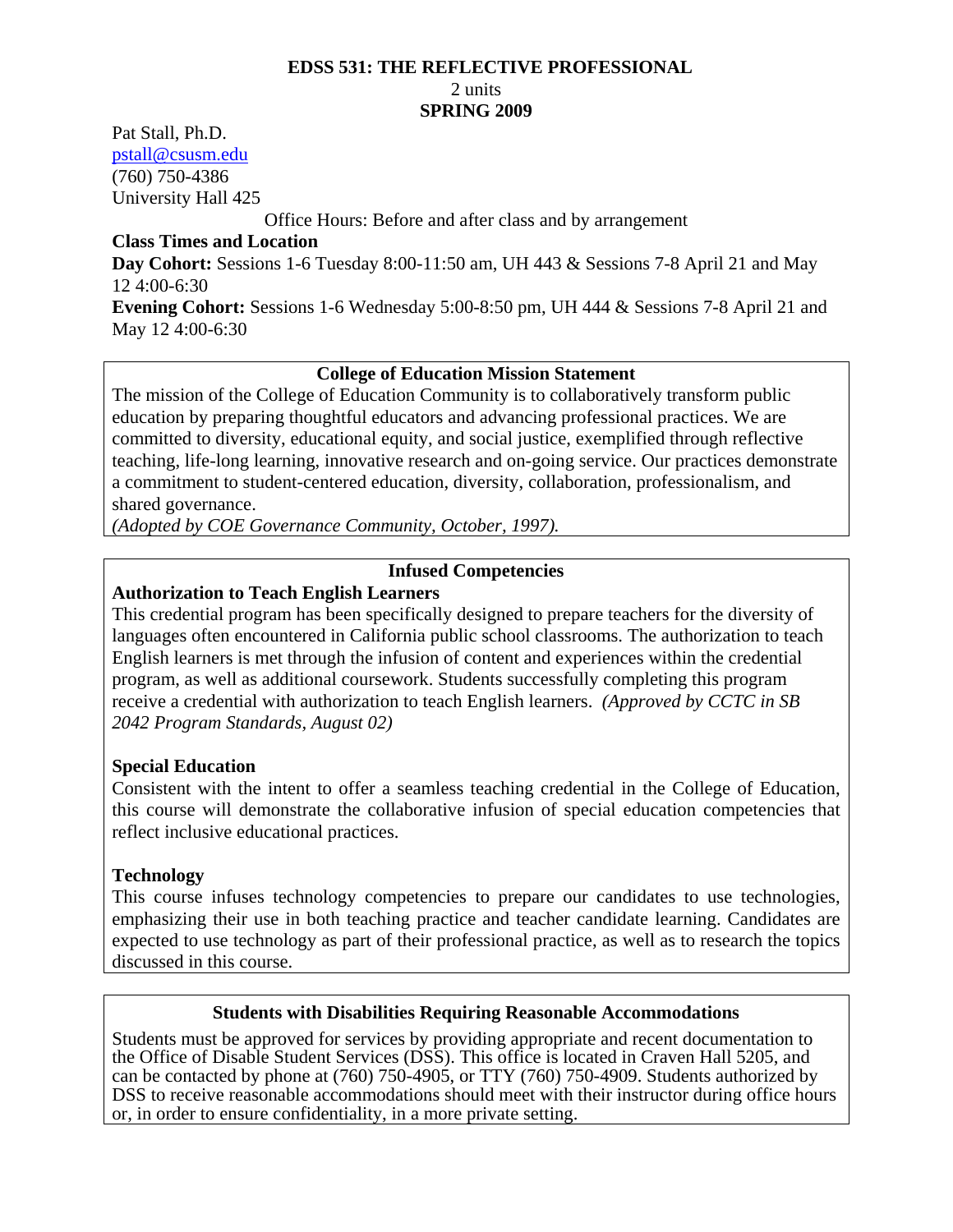### **COURSE DESCRIPTION**

This course is designed to assist teacher candidates in becoming active learners who continuously research, assess, apply, and refine knowledge throughout their careers. The course has been developed around the belief that reflective teachers are more able to influence and mold the contexts, environments, and decision-making associated with the profession. The issues of reflective practice will be explored through readings, discussions, role-plays, field experiences, and connections to previous coursework. In this course, teacher candidates will have the opportunity to develop strategies and techniques to assist them in becoming reflective professionals.

**Course Prerequisites:** Admission to the Single Subject Credential Program.

#### **Enduring Understanding:**

Teacher candidates understand that effective teaching and student achievement is based upon the practitioner's ability to reflect upon events and individual students as a means to meet student needs and continually grow in the profession.

#### **Essential Questions for Teacher Candidates:**

- 1. What is my belief system regarding the nature and education of adolescents?
- 2. What does the  $21^{st}$  century require of its citizens and how is this reflected in my teaching?
- 3. How do I reflect upon my own biases and ensure equity in my classroom?
- including: Socratic seminars, class discussions, presentations, and role-plays?<br>5. How do I present myself as a professional educator? 4. How do I communicate openly, empathetically, and productively in a variety of situations,
- 5. How do I present myself as a professional educator?

**Evidence of Understanding - Teacher Performance Expectation (TPE) Competencies:** The course objectives, assignments, and assessments have been aligned with the CTC standards for the Single Subject Credential. This course is designed to help teachers seeking a California teaching credential to develop the skills, knowledge, and attitudes necessary to assist schools and districts in implementing effective programs for all students. The successful candidate will be able to merge theory and practice in order to realize a comprehensive and extensive educational program for all students. Failure to meet a minimum level of competence in any of the TPEs by the completion of the program will prevent the acquisition of the Single Subject Credential (A full-text version of the TPE descriptions can be downloaded from the COE webpage: www.csusm.edu/coe ).

The following Teacher Performance Expectations (TPEs) are addressed in this course and are imbedded in the Teacher Performance Assessments (TPAs).

- TPE 11 Social Environment
- TPE 12 Professional, Legal, and Ethical Obligations
- TPE 13 Professional Growth
- TPE 15 Social Justice and Equity

#### **REQUIRED TEXTS**

Baldwin, M. and Keating, J. (2005). *Teaching in secondary schools: Meeting the challenges of today's adolescents.* [You should have this book from the fall.]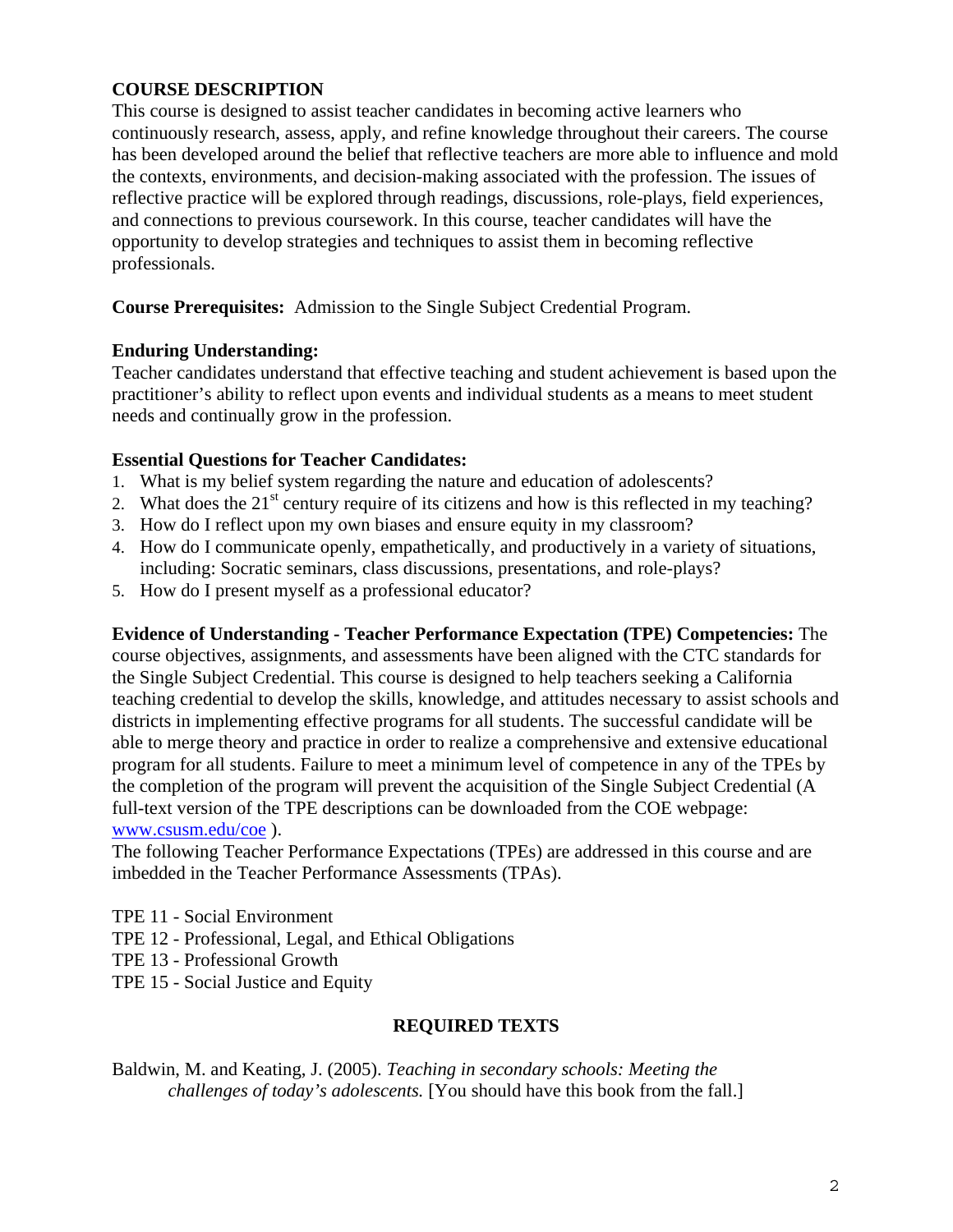*EDSS 531 The Reflective Professional Course Reader.* Purchase at Copy Serve: 754 S. Rancho Santa Fe Road, San Marcos. Phone # (760) 599-9923

Other readings as assigned in class.

Bring a journal, composition book, or paper in a folder that you can use to write responses related to our class topics and readings.

#### **COURSE REQUIREMENTS**

**Academic Integrity:** Teacher candidates must come to class having done close reading of the required texts in preparation for class or Socratic seminar-style discussions, submit required assignments, and participate in class activities, including facilitation of and feedback to colleagues, role plays, and small group tasks. Teacher education is a professional preparation program. Teacher candidates will be expected to adhere to standards of dependability, academic honesty and integrity, confidentiality, and writing achievement. Because it is important for teachers to be able to effectively communicate their ideas to students, colleagues, parents, and administrators, writing that is original, clear and error-free is a priority in the College of Education. **Late work will not be accepted. If there are extenuating circumstances, the instructor may accept late work; however, it will not receive full credit.** 

**CSUSM Academic Honesty Policy:** "Students (Teacher Candidates) will be expected to adhere to standards of academic honesty and integrity, as outlined in the Student Academic Honesty Policy. All written work and oral assignments must be original work. All ideas/materials that are borrowed from other sources must have appropriate references to the original sources. Any quoted material should give credit to the source and be punctuated with quotation marks.

Teacher candidates are responsible for honest completion of their work including examinations. There will be no tolerance for infractions. If you believe there has been an infraction by someone in the class, please bring it to the instructor's attention. The instructor reserves the right to discipline any student for academic dishonesty in accordance with the general rules and regulations of the university. Disciplinary action may include the lowering of grades and/or the assignment of a failing grade for an exam, assignment, or the class as a whole."

**College of Education Attendance Policy:** Due to the dynamic and interactive nature of courses in the College of Education, all teacher candidates are expected to attend all classes and participate actively. At a minimum, teacher candidates must attend more than 80% of class time, or s/he may not receive a passing grade for the course at the discretion of the instructor. Individual instructors may adopt more stringent attendance requirements. Should the teacher candidate have extenuating circumstances, s/he should contact the instructor as soon as possible. (*Adopted by the COE Governance Community, December, 1997*)

**Instructor Application of Attendance Policy:** Teacher candidates are expected to be on time and prepared for class. This course meets for eight sessions only; your attendance at each session is critical to your success in the course. If extenuating circumstances occur, the teacher candidate should contact the instructor as soon as possible to make appropriate arrangements. Notification of absences does not automatically excuse a teacher candidate from class.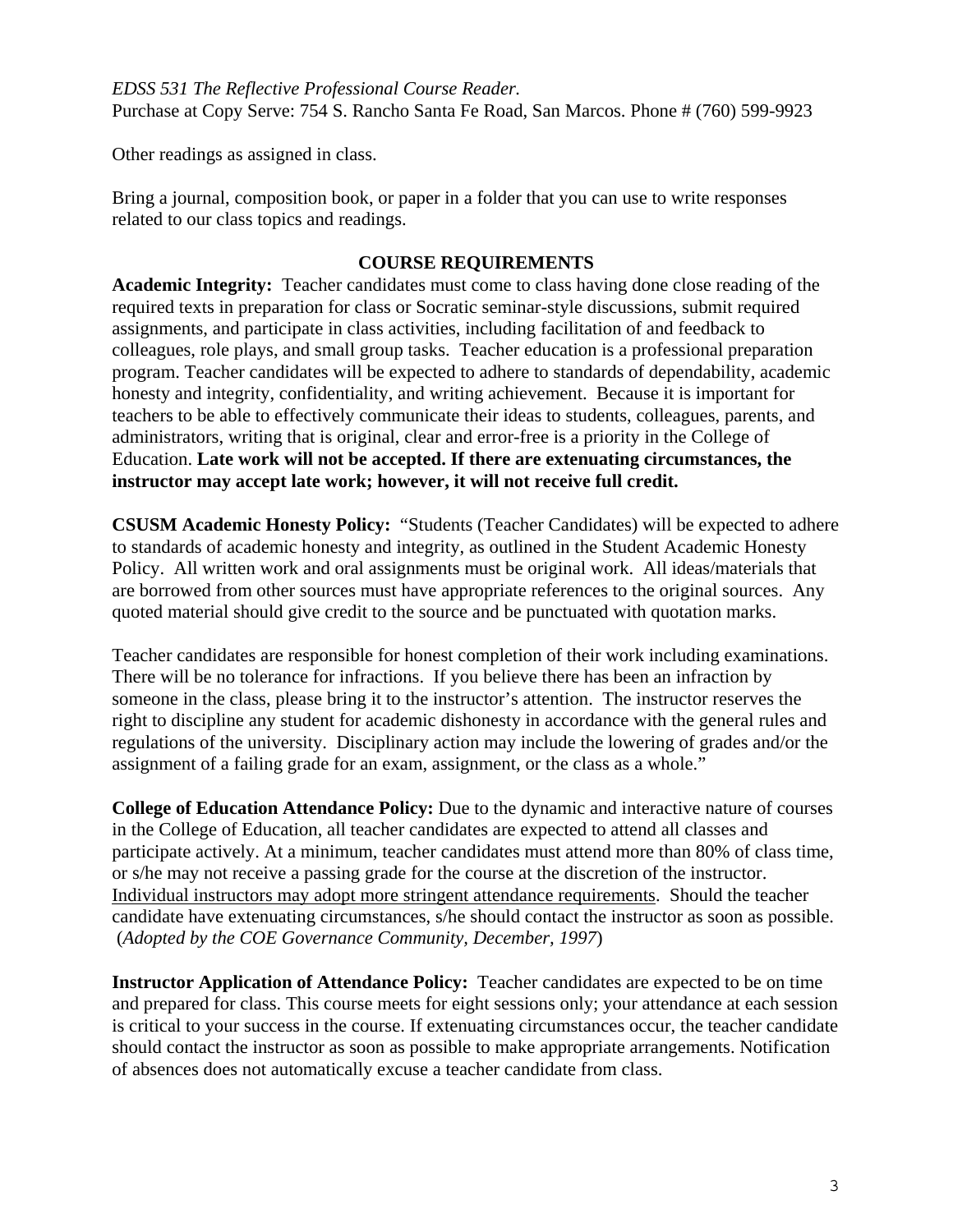Consequences for absences:

- Half credit for written assignments
- No credit for the intermediate assessment for that day's work (e.g. reading responses  $\&$ journal writing)
- 10 points deducted for each full class absence or a combination of three (3) late or early departures with the exception of extenuating circumstances.

# **ASSIGNMENTS AND GRADING**

#### **Class Preparation and Participation 20 points**

Close and thoughtful reading and critical, engaged discussion will make this a richer class for all of us. In preparation for this kind of intellectual discourse, teacher candidates will prepare responses to the readings in the form of discussion questions and reflective responses to guiding questions. The responses should be written in a journal book, and selected responses will be shared and read by colleagues and/or the instructor. Candidates will write regularly in their journals as a way to respond to readings, but also to "capture" ideas, summarize learning from class, etc. Teacher candidates will also be responsible for a variety of informal in-class presentations, discussions, role-plays, and other activities. As a cornerstone of teaching, collaboration is highly valued in our class; therefore, it is expected that teacher candidates work together openly, respectfully, cooperatively, and productively. Each teacher candidate is responsible for submitting the final evaluations for (Supervisors, CTs. Program, & CSU).

### **Effective Teacher Dispositions 20 points**

It is expected that each teacher candidate will continue to demonstrate the dispositions of highly effective teachers, and self-evaluation of the dispositions will be included as part of this class. Download the dispositions and type your evidence and rationale for your self-ratings. *Now that you have been teaching and have gained experience as a member of a school community, think about how these dispositions were/are evidenced in relation to professionalism in teaching as well as in your university classes and how you might use this as a tool in your own classroom.* 

#### **Academic Philosophy and Practice Paper: 40 points**

"What I Know and What I Believe About the Development and Learning Needs of Adolescents" Teacher candidates will articulate their beliefs about teaching and learning and the nature and learning of adolescents including adolescent characteristics, learning profiles, curriculum, instruction and management strategies for adolescents. Additional details are provided later in the syllabus.

# **Professional Portfolio 20points**

Teacher candidates will develop a professional portfolio that showcases their readiness for entering the profession. There are 6 different section of the portfolio referred to as Tabs. A mock interview situation will be used as the format for the portfolio presentations. (See instructions for more detail.)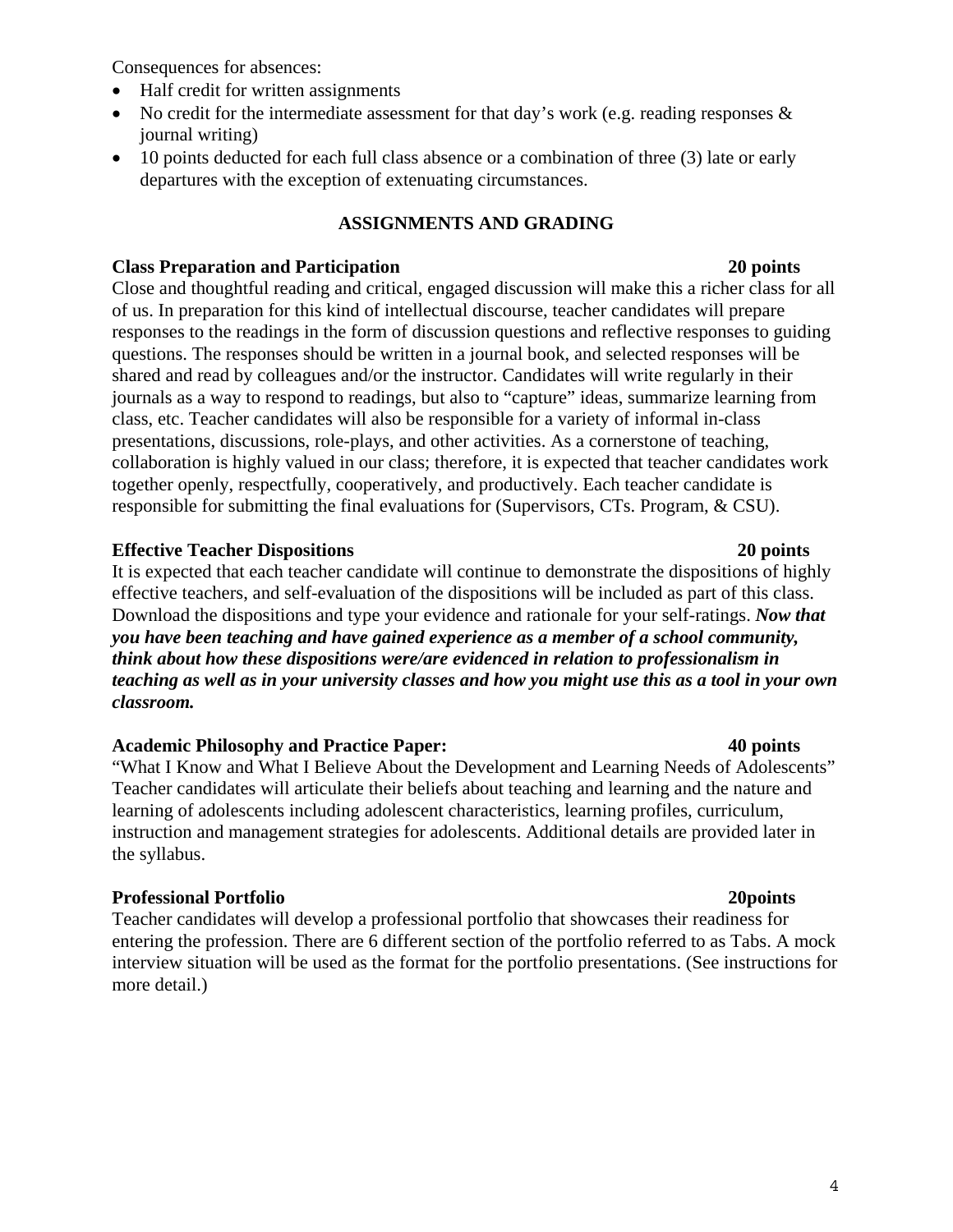#### **PROFESSIONAL DISPOSITIONS-SINGLE SUBJECT PROGRAM**

Name: Letter and the set of  $\Box$  Date:

Download the dispositions and type your evidence and rationale for your self-rating. *Now that you have been teaching and have gained experience as a member of a school community, think about how these dispositions were/are evidenced in relation to professionalism in teaching as well as in your university classes and how you might use this as a tool in your own classroom.* 

### **1. General classroom and workplace attendance, promptness, and participation:**

- a. Is on time
- b. Respects time boundaries (breaks, etc.)
- c. Regularly attends class
- d. Actively participates

#### **RATING: \_\_\_\_\_\_\_ EVIDENCE and RATIONALE:**

### **2. Attention to classroom and workplace discussion protocols:**

- a. Respects time limitations
- b. Recognizes and respects the perspectives of colleagues
- c. Gives wait time
- d. Listens actively
- e. Uses non-interruptive skills
- f. Mediates disagreements by working to understand others' perspectives & finding common ground
- g. Genuinely encourages all to participate

# **RATING: \_\_\_\_\_\_\_ EVIDENCE and RATIONALE:**

#### **3. Social and cooperative skills (as illustrated in cooperative projects)**:

- a. Assumes responsibility of one's roles
- b. Is open to consensus and mediation
- c. Effectively communicates ideas

d. Communicates in respectful manner in online communication (see electronic communication protocol)

- e. Attends group meetings
- f. Is dependable
- g. Respects others' ideas
- h. Expects quality work from self and colleagues
- i. Manages time effectively
- j. Uses organizational skills and leadership skills
- k. Is assertive but not aggressive
- l. Uses reflection as a means of evaluation

m. Motivates and offers positive reinforcement to others

# **RATING: \_\_\_\_\_\_\_ EVIDENCE and RATIONALE:**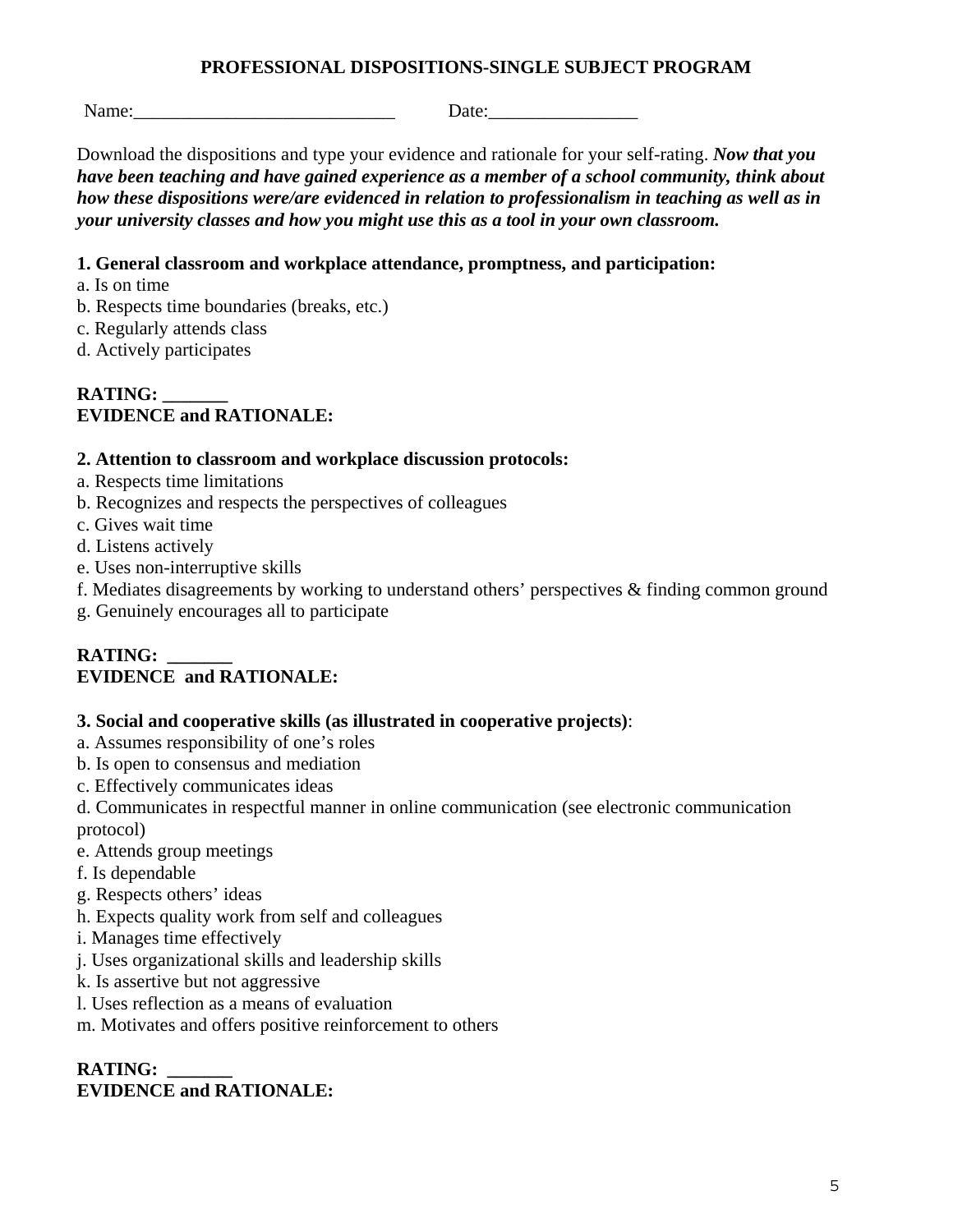#### **4. Attention to assignments and workplace paperwork requirements:**

- a. Meets time deadlines
- b. Produces quality products
- c. Responds cooperatively to constructive criticism
- d. Uses rubrics or other stipulated criteria to shape an assignment
- e. Prioritizes tasks and performs/supervises several tasks at once

# **RATING: \_\_\_\_\_\_\_ EVIDENCE and RATIONALE:**

#### **5. General classroom and workplace demeanor:**

- a. Is professional, creative, kind, sensitive, respectful, has a sense of humor
- b. Is supportive of colleagues, instructors, supervisors and cooperating teachers.
- c. Does not conduct personal business during class time.
- d. Computer is closed during discussions so that eye contact can be maintained.
- 

 e. Recognizes others' perspectives as valid and works to include all "voices" in the classroom f. Is aware of and responsive to issues and behaviors that might marginalize colleagues in the classroom

g. Does not conduct personal business during class or school time

h. Uses personal computer appropriately, clearly taking notes when warranted and computer is closed during discussions so that eye contact can be maintained.

# **RATING: \_\_\_\_\_\_\_ EVIDENCE and RATIONALE:**

# **6. Flexibility:**

a. Is responsive when reasonable adjustments to the syllabus, curriculum, schedule, and school site assignments become necessary (common to the educational arena)

b. Can work through frustrations by problem-solving with others and not letting emotional responses dominate or impair thinking

c. "Bounces" back easily

d. Can work calmly under stress

### **RATING: \_\_\_\_\_\_\_ EVIDENCE and RATIONALE:**

#### **7. Commitment to ensuring social justice and equity for all students:**

- a. Is able to identify issues of social justice and equity in the classroom
- b. Possesses and continually develops pluralistic and divergent perspectives on educating students
- c. Holds high expectations for all learners
- d. Applies appropriate instructional strategies to ensure equal outcomes for diverse students
- e. Is willing and eager to collaborate with others, especially curriculum specialists, community leaders, and parents on preparing relevant and appropriate instructional activities, curricular units, and school structures that would provide equitable outcomes for students from different linguistic, cultural, and social economic backgrounds.

| <b>RATING:</b> |  |
|----------------|--|
|----------------|--|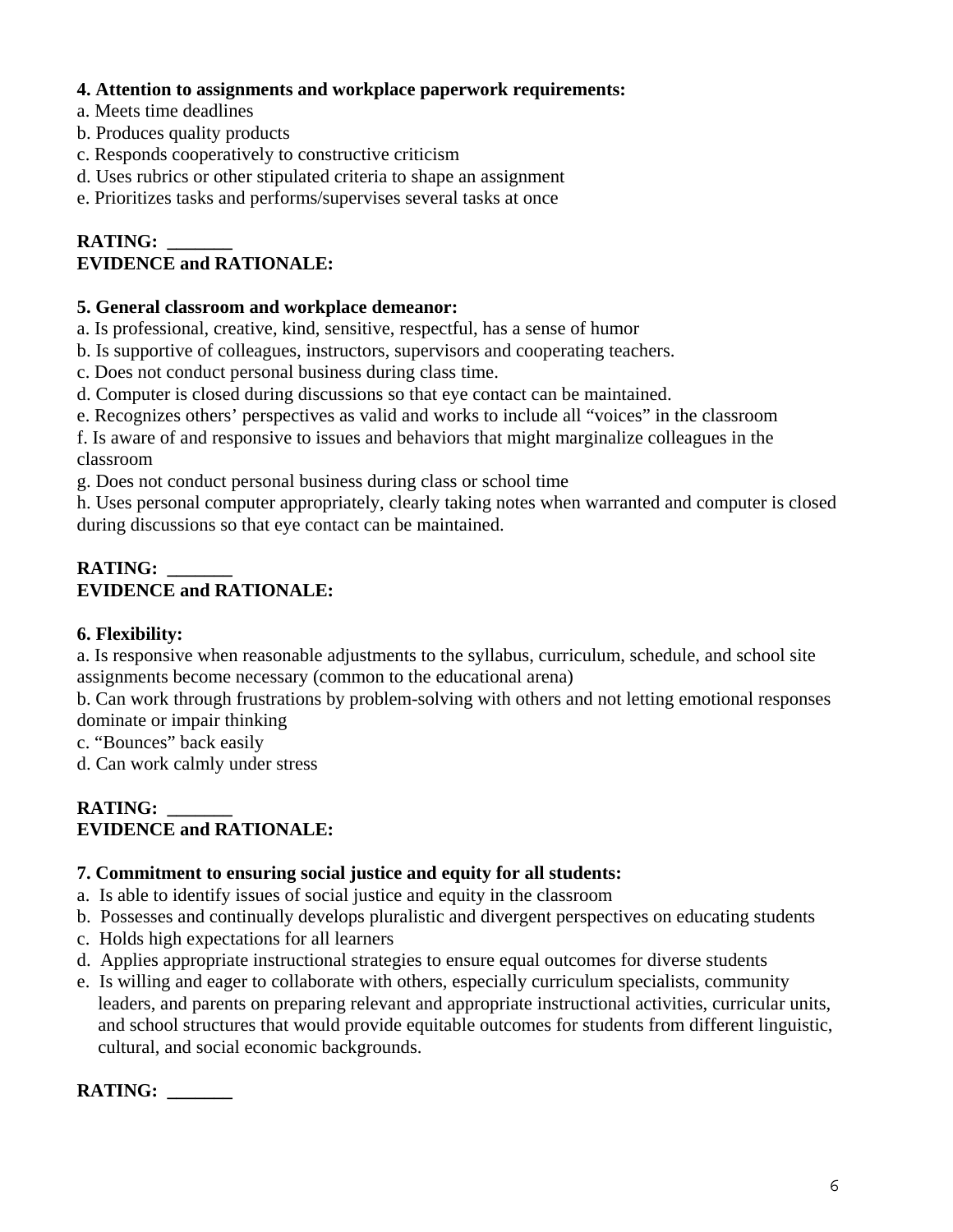#### **EVIDENCE and RATIONALE:**

# **8. Openness to and enthusiasm for learning:**

a. Can engage with a variety of educational ideas with an open mind and a sense of exploration b. Demonstrates passion for and metacognition of learning across the curriculum and within discipline areas

c. Takes advantage of learning opportunities and seeks additional opportunities for learning

# **RATING: \_\_\_\_\_\_\_ EVIDENCE and RATIONALE:**

#### **Rubric:**

#### **Evidence of Effective Teacher Dispositions Self-Evaluation**

 **Name: \_\_\_\_\_\_\_\_\_\_\_\_\_\_\_\_\_\_\_\_\_\_\_\_\_\_\_\_\_\_\_\_\_\_ Date \_\_\_\_\_\_\_\_\_\_\_\_\_\_\_\_\_** 

Score each of the dispositional areas below on a 4-point scale in terms of level of accomplishment. Because reflective and "supported" assessment is the goal, you MUST provide evidence for each of your scores. **"Perfection" (all 4's) is NOT the goal**. While these dispositions define professional and collegial behavior to which we expect all teacher candidates (and students) to aspire, it is recognized that individuals will have areas in need of improvement (we are, after all, human!).

Earning full credit for this assignment (at the end of the course) is predicated on your ability to provide **evidence** of your assessments and your ability to **work conscientiously toward increased accomplishment**. This is what reflective practitioners do: monitor and self-evaluate their own performances as well as that of their students.

- **4:** Teacher candidate demonstrates an especially high level of functioning with respect to this disposition (no sub par examples).
- **3:** Teacher candidate demonstrates an acceptable level of functioning with respect to this disposition (some qualities may be high while others are more limited; while there is room for continued growth, this candidate is generally solid; no concerns exist).
- **2**: Teacher candidate demonstrates inconsistent levels of functioning with respect to this disposition ; the candidate is on his/her way to meeting expectations, but needs time or a conscientious focus on this disposition in order to do so (numerous limitations or examples noted).
- **1**: Teacher candidate demonstrates a low level of functioning with respect to this disposition (serious overall limitations noted in this area).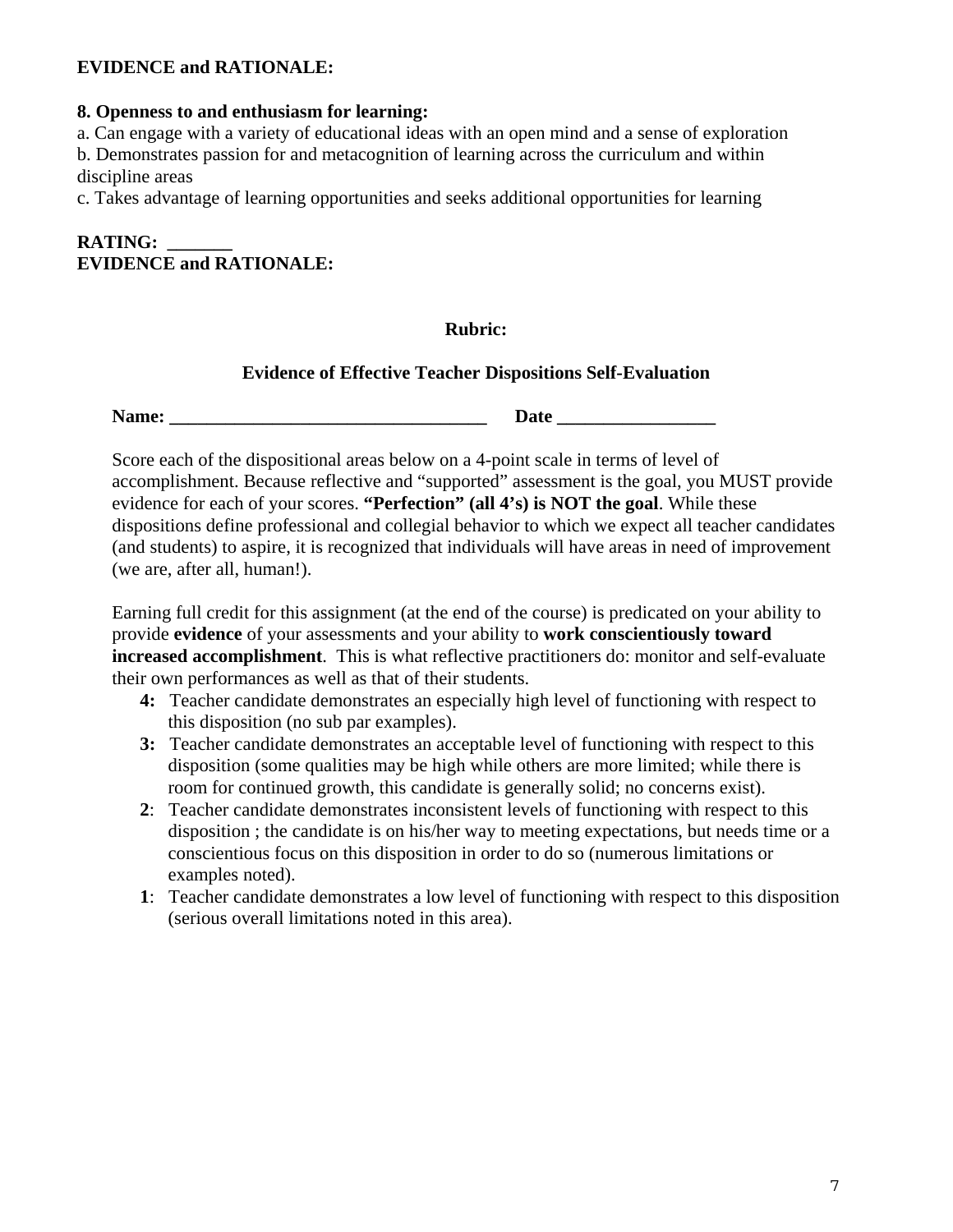#### **Academic/Philosophical Paper:**

### **"What I Know and What I Believe About the Development and Learning Needs of Adolescents"**

Every decision you make about your teaching and the students you see each day must be grounded in a belief system. That is the basis for this paper, which is part philosophical, part academic, and part opinion. It should be written in APA style, double spaced with citations for references where appropriate. It should include 5-7 references, which could come from any of your single subject program texts, readings, or any other references you have found to be informative for your teaching. As a starting point, you may want to review the philosophy paper you wrote in EDUC 350 and expand upon that; however, since you wrote that paper, you will likely find that you are a great deal more knowledgeable and have some valuable experience that forms your belief system about adolescents and teaching.

You should portray your personal beliefs and use your teaching experiences to illustrate how your beliefs "look" in a classroom setting. While this paper is definitely about you and your beliefs, you will use citations and references to reinforce your opinions and knowledge.

Think about how you will begin your paper, e.g. a story, a quote, a metaphor, or a powerful thesis statement. Use examples from your teaching and real students (pseudonyms), where appropriate, to illustrate your statements. **You must address all of the following subtopics**:

- • **Physical, social, and emotional factors** that influence the instruction of adolescents and how you use this knowledge to inform your teaching, especially in your particular subject area.
- **Learning environment**, e.g. building and maintaining a positive and productive learning community.
- • **Expectations,** e.g. encouraging and providing opportunities for students to take responsibility for their own learning and working responsibly with others.
- **Classroom Management**, e.g. establishing clear expectations for academic and social behavior, setting classroom routines and procedures, etc.
- • **Meeting the needs of all students**, e.g. English learners, reluctant learners, gifted students, average students, etc.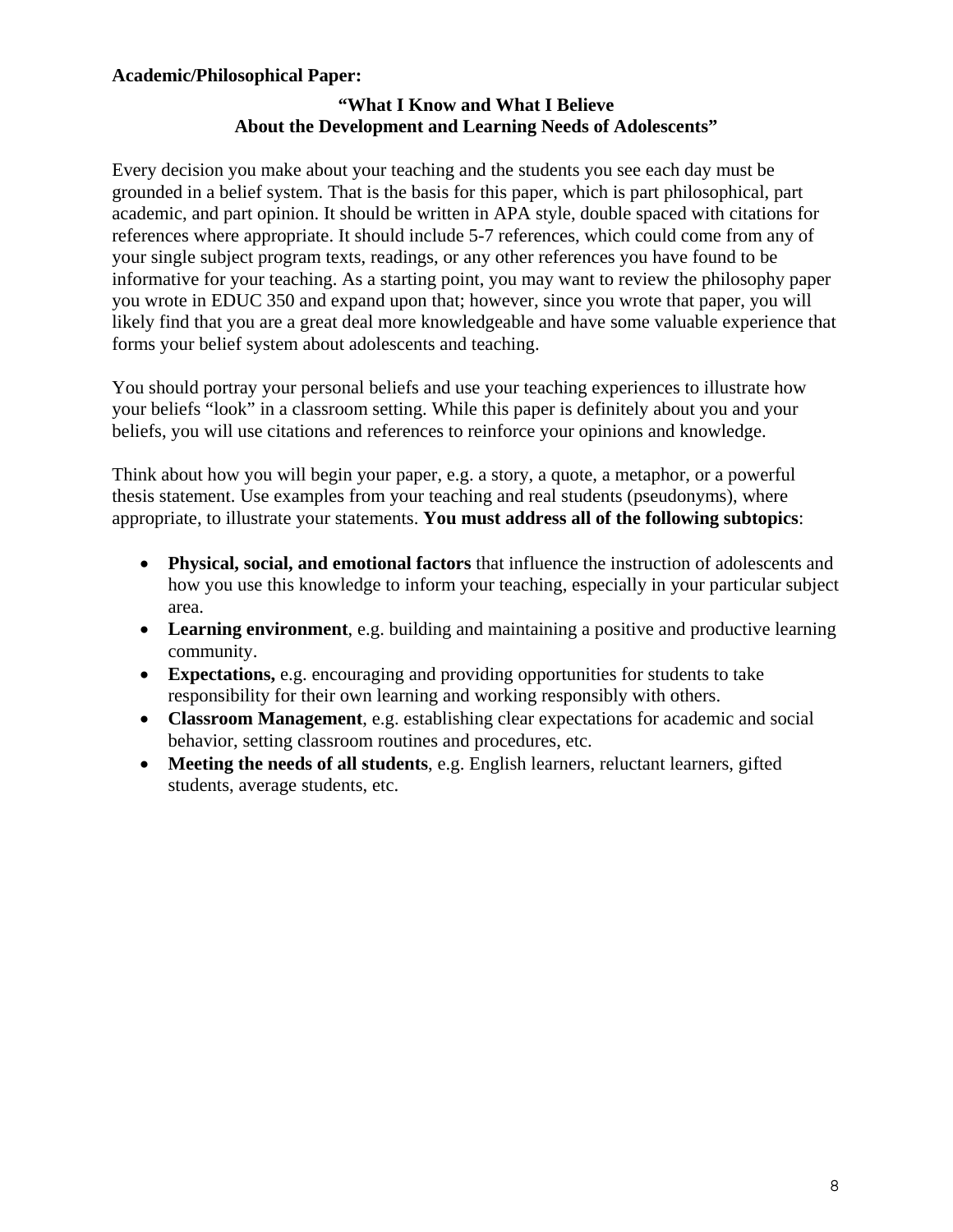"What I Know and What I Believe About the Development and Learning Needs of Adolescents"

**Have a peer rate a draft of your paper. After you have made revisions, rate yourself and provide an explanation for your ratings using the following rubric. Hand this in with your paper.** 

Name\_\_\_\_\_\_\_\_\_\_\_\_\_\_\_\_\_\_\_\_\_\_\_\_\_\_\_\_\_\_\_\_

| <b>CRITERIA</b> and<br><b>DESCRIPTORS</b>     | Minimal<br>information,<br>no or<br>inadequate | Sufficient<br>information,<br>few or no<br>examples | Sufficient<br>information,<br>examples and<br>citations support | Excellent information,<br>examples and<br>citations reinforce and<br>strengthen the writer's |
|-----------------------------------------------|------------------------------------------------|-----------------------------------------------------|-----------------------------------------------------------------|----------------------------------------------------------------------------------------------|
|                                               | citations                                      |                                                     | the writer's<br>claims                                          | statements and<br>opinions                                                                   |
| Opening grabs the<br>reader's attention.      |                                                |                                                     |                                                                 |                                                                                              |
| Physical, social,<br>and emotional<br>factors |                                                |                                                     |                                                                 |                                                                                              |
| Learning<br>environment                       |                                                |                                                     |                                                                 |                                                                                              |
| Expectations                                  |                                                |                                                     |                                                                 |                                                                                              |
| Classroom<br>Management                       |                                                |                                                     |                                                                 |                                                                                              |
| Meeting the Needs<br>of all Students          |                                                |                                                     |                                                                 |                                                                                              |

Peer Review Comments:

Writer's Comments:

Instructor's Comments: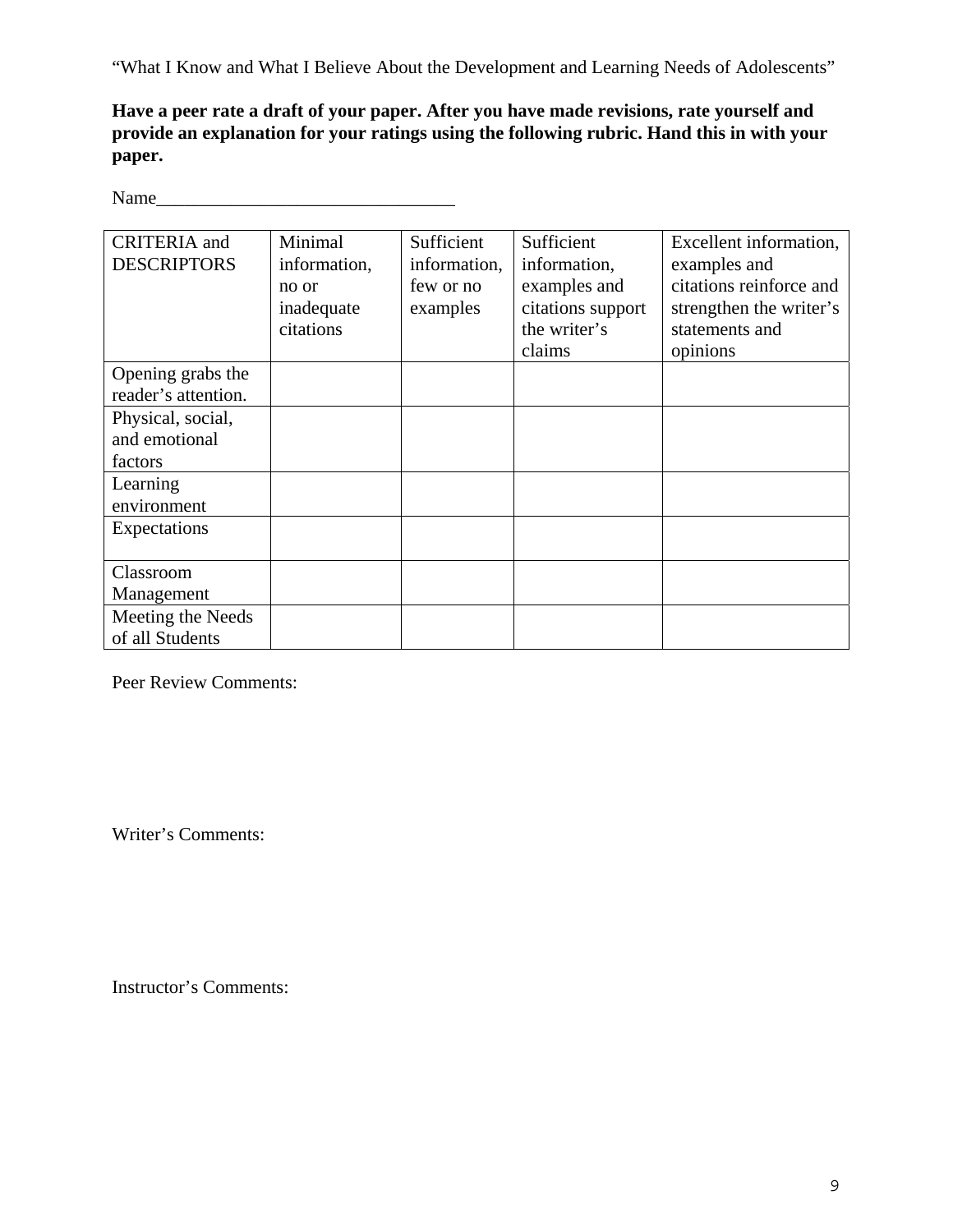# **Professional Portfolio**

**Objective:** To develop a professional portfolio that showcases your readiness for entering the profession. The portfolio may not be reviewed by interviewers; however, it serves as a place to gather evidence, collect your thoughts, and articulate your beliefs. It will be a valuable "prop" that you can use in an interview to help you answer questions. Its very presence at an interview helps to make you "look" professional and prepared.

### **Purpose:**

- 1. To organize experiences both personal and professional into a presentational format.
- 2. To reflect upon your teaching beliefs and practice with the purpose of informing and improving your teaching.
- 3. To provide additional information for potential employers regarding your qualifications that adds to and goes beyond the scope of a brief interview and your paper application.

### **Areas to Include:**

**(NOTE:** The suggested five sections below are simply a suggestion. While it's important that your portfolio contains the information outlined in these five sections, you should feel free to organize that information in whatever way makes the most sense to you.

- 1. *General Personal History* that includes:
	- a. Brief introduction or biographical sketch (one page or less) that includes experiences directly related to working with children.
	- b. One page resume (you may want to have multiple copies of your resume so that you can leave a copy with representatives at job fairs and with interviewers)
	- c. Pertinent transcripts
	- d. Letters of reference
- 2. *Philosophy of Education/Teaching* that includes both general and subject(s) specific information. You may not need this if your brief introduction or biographical sketch embodies this information.
- 3. *Professional Field Experiences* from both Clinical Practice I and II. Include lesson plans from different subjects (or interdisciplinary), photos of you or students at work, photos of student work, projects you've designed for students, assessments you've created, and student products representative of specific learning outcomes. It is valuable if at least some of these artifacts are reflective of how you have addressed the needs of second language learners (SDAIE/SIOP) or other students with special needs. Be particular in this section as you choose artifacts; more is not necessarily better. Determine what you want to highlight (specific teacher traits/TPEs) and then choose the best artifacts to showcase those things.
- 4. *Transition or Goal Statements* that specify what your future professional development goals are as you transition into your induction years upon hire (BTSA). Reflecting upon your teaching, the artifacts in your portfolio, and feedback from observers of your teaching, briefly respond to this prompt: **Looking at the six California Standards for the Teaching Profession (CSTP), I have set these 3-5 goals for myself in my first year of teaching.** The CSTPs as they are related to TPEs and Induction Standards are included in your Reader.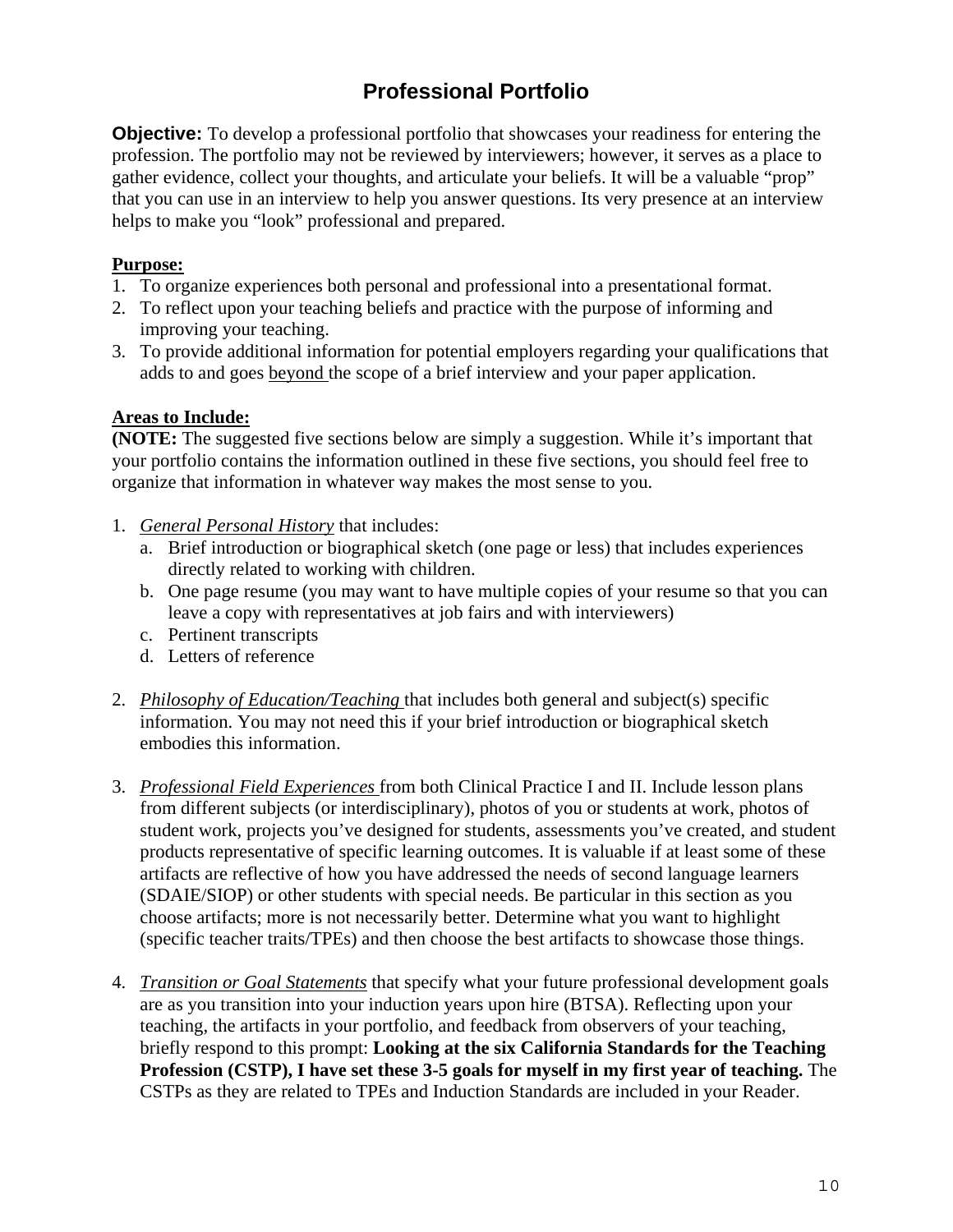(As you list your goal statements, be specific about the areas you know you want to improve, and make sure they are things that can be measured and evaluated. An example: To be able to write and implement effective differentiated lesson plans based on my students' skills and needs.)

#### Self-check:

- · **Review your sections and artifacts. Can you explain why the artifacts are included and what they say about your teaching. Questions to address:** 
	- What does each artifact reveal about my teaching and student learning?
	- Why is each significant enough to include in the portfolio?
- · **Review your artifacts and pertinent descriptions and reflections. Do you have sufficient evidence of your teaching skills? Have you addressed a variety of TPEs? If not, rework your portfolio.**

Some particular suggestions and comments based on feedback from teacher candidates and interviewers.

- 1. Limit the total number of pages to approximately 20-25 in an attractive binder (think quality over quantity).
- 2. Use a simple table of contents that clearly lists all of the contents and title each of your sections.
- 3. Use lessons you have already taught or at least written (not "imported" lessons from other people).
- 4. Avoid lengthy verbiage and voluminous enclosures.
- 5. Within the lesson designs demonstrate a good mix of teaching objectives that include both affective (attitudes/group processing skills), psychomotor (hands-on), and cognitive (learning) areas. This demonstrates that your teaching reaches out to different styles of learning.
- 6. Highlight those experiences (both professional and personal) that make you unique and potentially a valuable asset to a school district (science supplement, BCLAD, unique field experiences, other work related experiences, i.e. management, counseling, tutoring, etc.)
- 7. In your enclosures demonstrate in the lesson plans that you know and understand **how to link subject matter standards** (list them as examples in the lesson plans) to your curriculum and your assessment (e.g., Students will study the parts and functions of the parts of a flower [science standard] by dissecting a real flower [hands-on activity]. They are assessed on this objective by drawing, labeling and writing a short essay on how flowers reproduce [assessment of standard/objective]).
- · **Remember that while an interviewer may not actually look at or keep your portfolio, you may make reference to it during an interview. It is also a source of confidence for you—a place where you have evidence of your ability. Consider the act of compiling**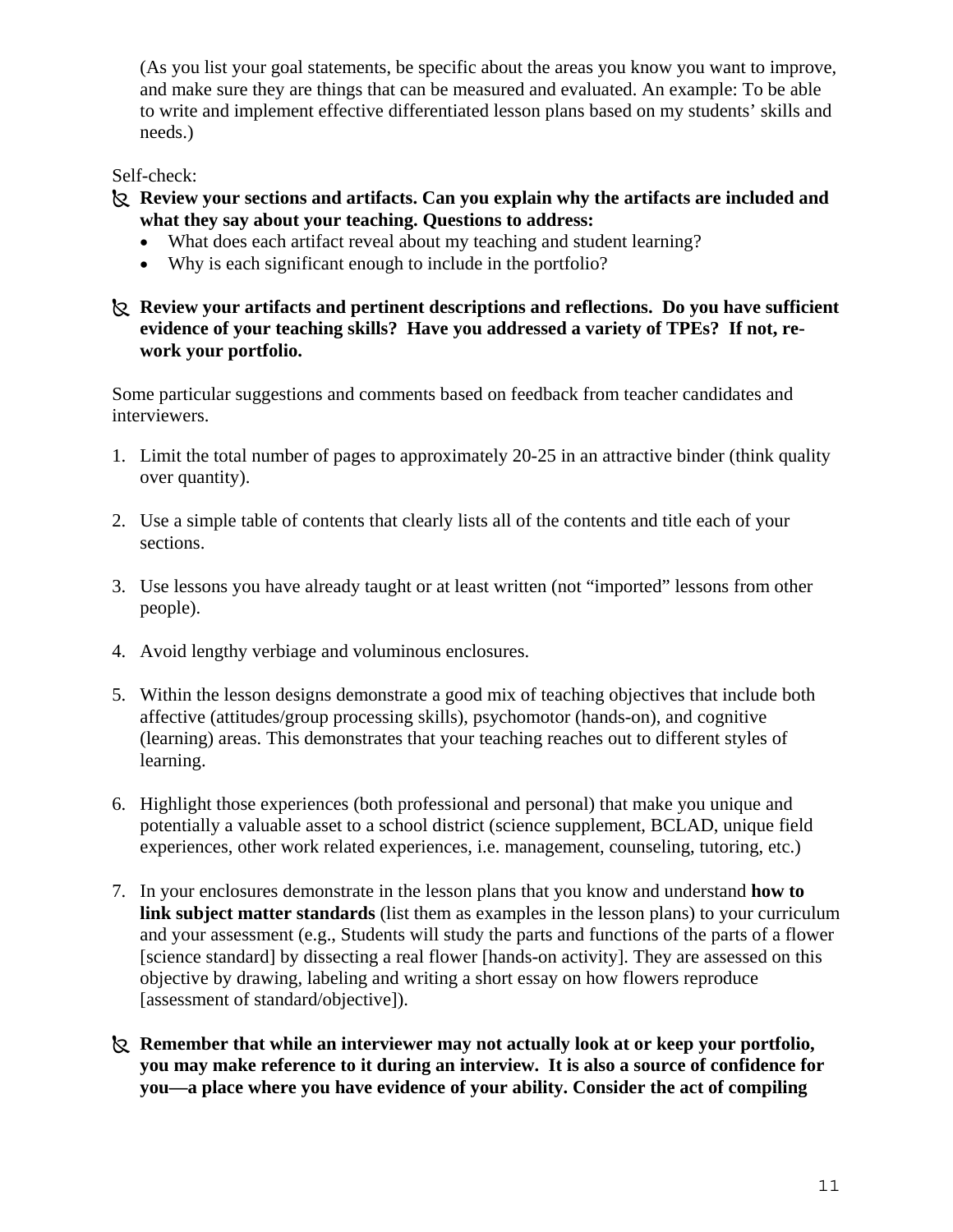#### **your portfolio as a "rehearsal" for interviews.**

### **Suggested Process:**

- 1. Review the "What to Include" handout below.
- 2. Think about the professional dispositions and TPEs you want to communicate in your portfolio and gather together possible artifacts you might use to show these. Artifacts can include assignments from coursework and lessons you have written and taught.
- 3. Spend time sorting through the artifacts and determining an organizational scheme and which artifacts will stay and which will go; **more artifacts are not necessarily better—you want quality NOT quantity.** This is not meant to be a scrapbook. It should be easily skimmed and accessible to a reviewer. The suggested five sections on the handout are simply a suggestion. While it is important that your portfolio contains the information outlined in those five sections, you should feel free to organize that information in whatever way makes the most sense to you.
- 4. Think about the aesthetics! Revise or re-format artifacts, as needed, to demonstrate the highest level of professionalism. There is no need to re-type artifacts that were written by someone else (for example, a student's paper or project or a colleague's note). Feel free to be creative in how you display your artifacts: adding anecdotal information, using special paper as background, using plastic sleeves to hold oddly shaped items, including photos on divider pages, etc. Keep in mind the accessibility focus for a reviewer. Do not place a multi-paged artifact in one sleeve that requires the reviewer or you to remove the material for reading or displaying.
- 5. Create a cover page (and back, if bound), a table of contents (Note: a table of contents should include a listing of all your artifacts, not just the "sections" of your portfolio.), and divider pages. Your portfolio does not need to be bound. It is fine to use a thin three-ring binder to hold your work (a new one!). Remember to purchase several binders or 3-hole punched folders if you plan to have multiple copies of your portfolio for later distribution.
- 6. In preparation for your small group presentation, mark the selected sections/artifacts in your portfolio that you know you want to highlight (so you're not fumbling for them while presenting)—Post-It notes work well for this. You will be asked 3-5 possible interview questions by your group and will reference your portfolio where appropriate.
- · **During the entire portfolio development process, you should draw on your colleagues for feedback and ideas. Do not work on this project in isolation. It is very helpful to exchange ideas with others as you're creating.**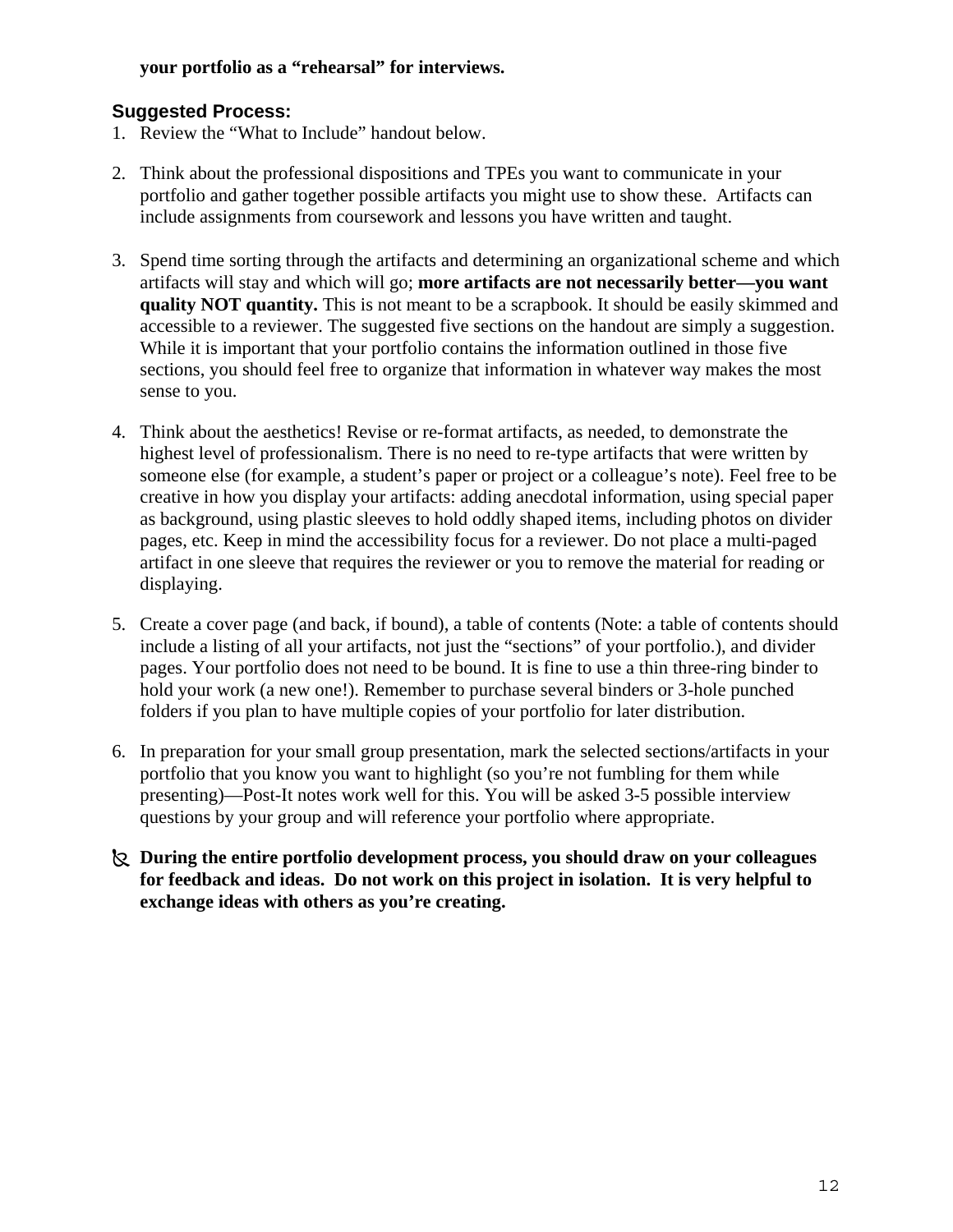# **Portfolio Rubric Assess yourself and include feedback from 2 other members of your group.**

# **Name:\_\_\_\_\_\_\_\_\_\_\_\_\_\_\_\_\_\_\_\_\_\_\_\_\_\_\_\_\_\_\_\_\_\_\_\_\_\_\_\_\_\_**

| Criteria                                         | Excellent | Adequate | Needs work | Revise |
|--------------------------------------------------|-----------|----------|------------|--------|
|                                                  | 4         | 3        | 2          | 1      |
| Table of Contents is included and is organized   |           |          |            |        |
| in a clear, logical, creative, and professional  |           |          |            |        |
| manner                                           |           |          |            |        |
| Written work by the teacher, e.g. philosophy,    |           |          |            |        |
| lesson plans, etc. are word-processed and do     |           |          |            |        |
| not have spelling and grammar errors.            |           |          |            |        |
| Artifacts are displayed professionally and       |           |          |            |        |
| clearly with easy accessibility                  |           |          |            |        |
| Presentation demonstrates that the teacher       |           |          |            |        |
| candidate is organized and thoughtful in his/her |           |          |            |        |
| responses, able to reference the portfolio as a  |           |          |            |        |
| resource                                         |           |          |            |        |
| <b>Total Portfolio Points:</b>                   |           |          |            |        |
| 20 possible                                      |           |          |            |        |

Writer's comments:

Reviewer 1 comments:

Reviewer 2 comments: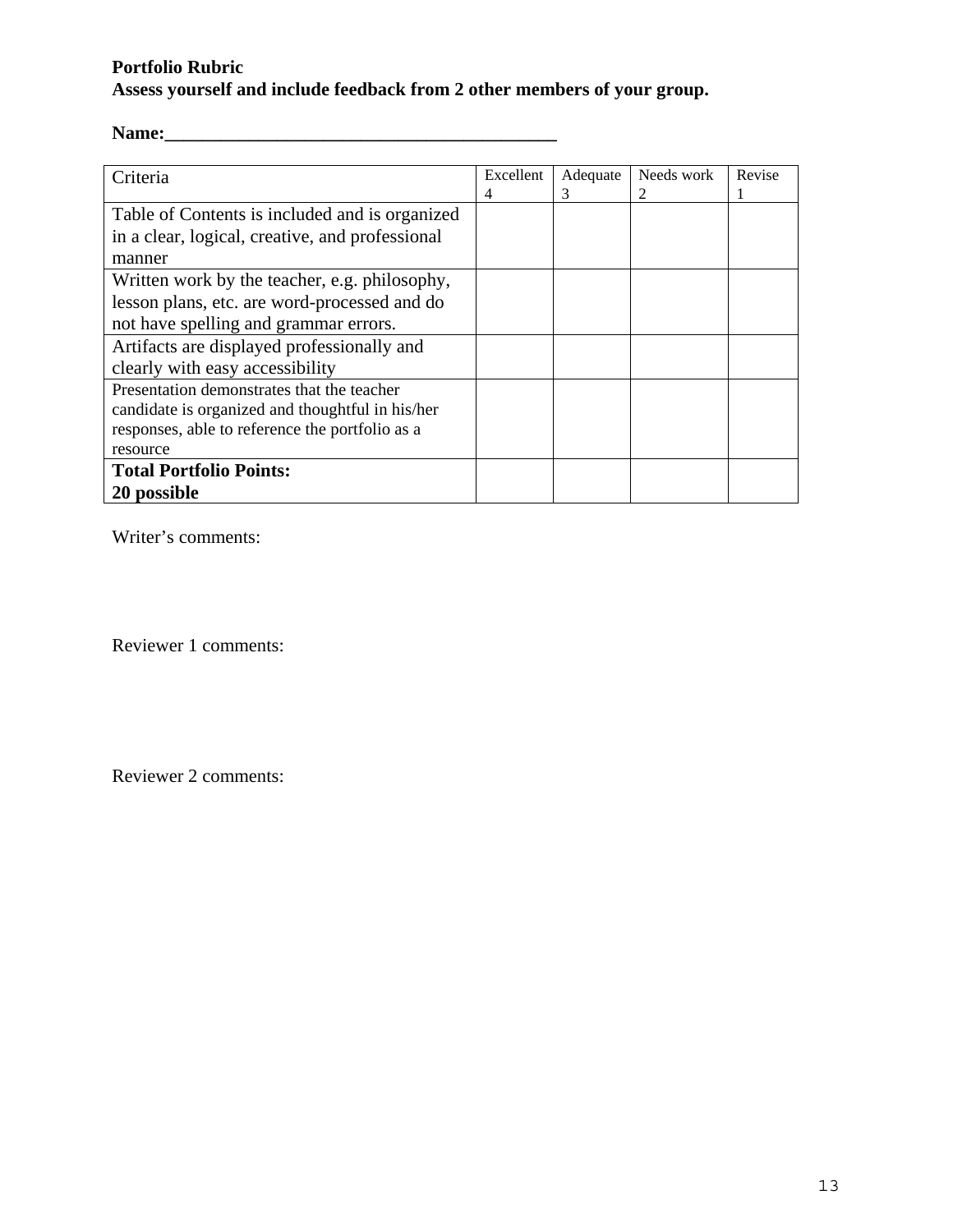# **Tentative Course Calendar for EDSS 531**  Readings may change depending on progress toward course objectives.

| <b>Session</b> | <b>Topics</b>                                                                                                                                                                                                                                                                                                                                                    | <b>Due</b>                                                                                                                                                                                                                                                                                                                                                                                                                                                                                                                                                                                                                                                                                                                                                                                                                                                                                                                                                            |  |  |  |
|----------------|------------------------------------------------------------------------------------------------------------------------------------------------------------------------------------------------------------------------------------------------------------------------------------------------------------------------------------------------------------------|-----------------------------------------------------------------------------------------------------------------------------------------------------------------------------------------------------------------------------------------------------------------------------------------------------------------------------------------------------------------------------------------------------------------------------------------------------------------------------------------------------------------------------------------------------------------------------------------------------------------------------------------------------------------------------------------------------------------------------------------------------------------------------------------------------------------------------------------------------------------------------------------------------------------------------------------------------------------------|--|--|--|
| 1              | Essential Question #1 -<br>What is my belief system<br>regarding the nature and<br>education of adolescents?<br>Introduction to class<br>The Nature of Reflective<br>Practice<br><b>Review Effective Teacher</b><br>Dispositions and set goals<br>for yourself for this<br>semester.<br>Adolescents and Learning<br>Socratic seminar: Thinking,<br>not Shuffling | Bring to class: journal, course syllabus, course reader (CR), grade<br>1.<br>sheet from syllabus, Baldwin, Keating & Bachman textbook, a<br>copy of your CPI TPE evaluation<br><b>Read from Course Reader</b><br>2.<br>"Thinking, Not Shuffling: Expecting all students to use their minds<br>well."<br>Pre-reading writing prompt: Reflecting on your CPI teaching,<br>respond to the following questions. What is it like to be a student in<br>my class? What is it like for a student to move through classes in a<br>day at our school?<br>During reading, highlight quotes and make marginal notes with<br>thoughts and questions for Socratic seminar.<br>Post Reading: Journal Writing 1: (In Class)<br>Small group discussion of assessment results, student artifacts,<br>3.<br>what you learned, etc.) While this is fresh on your mind, go home<br>tonight and complete the final steps of $TPA \nleftrightarrow 3$ , if you have not done<br>so already. |  |  |  |
| $\overline{2}$ | Essential Question #2 -<br>What does the 21 <sup>st</sup><br>century require of its<br>citizens and how is this<br>reflected in my teaching?<br>Communicating strategies<br>Listen<br>Communicating<br>without defense<br>Portfolio introduction                                                                                                                 | 1. Read from Course Reader: "Abundance, Asia, and Automation"<br>and "Story"<br>Use a 3 column organizer (aka Tovani) to record and analyze 4<br>quotes from the text:<br>Quote from the text<br>What it means<br>Deeper thinking<br>1.<br>2.<br>3.<br>4.<br>2. Journal Writing 2: (In Class)<br>To what degree do you think you really understand the needs of your<br>students and what they need for the 21 <sup>st</sup> century? How wide is the<br>"gap" between them and you? In what areas are the gaps? What can<br>you do to make connections? (Add this to your paper where/if                                                                                                                                                                                                                                                                                                                                                                             |  |  |  |
| 3              | <b>Career Center Presentation</b><br>with Ron Gaschler<br>Essential Question #3.<br>How do I reflect upon<br>my own biases and<br>ensure equity in my<br>classroom?                                                                                                                                                                                              | appropriate.)<br>Read in Course Reader: Understanding Unconscious Bias and<br>1.<br>Unintentional Racism" Respond to the following prompt: What are<br>your biases and how do you mitigate your behavior when working<br>with students?<br>"I Planned to Be Somebody: The Absence of Tracking is Deeply<br>Radical Idea." Highlight quotes and write two questions for<br>discussion in a Socratic Seminar<br>Journal Writing 3: (In Class)<br>2.<br>Bring draft Academic/Philosophy paper for writing<br>3.<br>workshop                                                                                                                                                                                                                                                                                                                                                                                                                                              |  |  |  |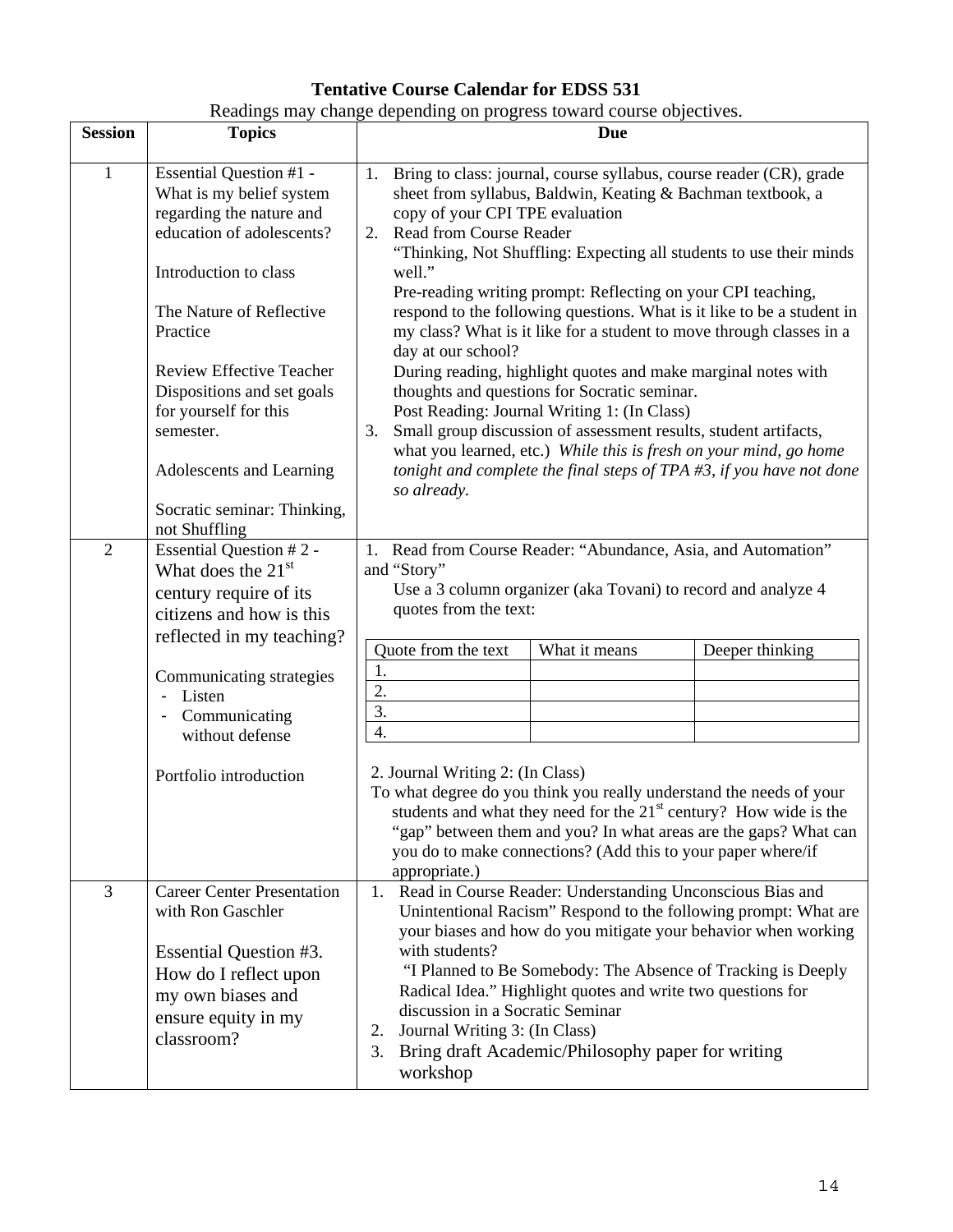| $\overline{4}$ | <b>Essential Question #4</b>                                                                                                                                                                                                                                | 1. Academic/Philosophy Paper Due                                                                                                                                                                                                                                                                                                                                                                                                                                                                                                                                                                                                                                                                                                                                                                                                                                                                                         |
|----------------|-------------------------------------------------------------------------------------------------------------------------------------------------------------------------------------------------------------------------------------------------------------|--------------------------------------------------------------------------------------------------------------------------------------------------------------------------------------------------------------------------------------------------------------------------------------------------------------------------------------------------------------------------------------------------------------------------------------------------------------------------------------------------------------------------------------------------------------------------------------------------------------------------------------------------------------------------------------------------------------------------------------------------------------------------------------------------------------------------------------------------------------------------------------------------------------------------|
|                | How do I communicate<br>openly, empathetically,<br>and productively in a<br>variety of situations,<br>including: Socratic<br>seminars, class<br>discussions,<br>presentations, and role-<br>plays?<br>Responding to the realities<br>of our students' needs | Readings Response 3: "The Silenced Dialogue"<br>2.<br>BEFORE reading, respond to this prompt<br>as the beginning of your reader response:<br>Looking back at your teaching last semester, what did you<br>discover about the needs of students in your classes? What<br>kinds of "needs" surfaced that surprised you?<br>AFTER reading, respond to these prompts:<br>To what degree do you think you really understand the needs of<br>your students? How wide is the "gap" between them and you?<br>What might have surfaced in the reading or in your teaching<br>(about the realities of students' needs) that triggered a negative<br>response in you? Try to identify why this response was<br>triggered and how it relates to your biases.<br>3. Journal Writing 4: (In Class)<br>4. Tab (with a post it note) one of your four journal writings (Session 1,<br>2, 3, or 4) to be read by instructor for comments. |

| 5 | <b>Invisible Students</b> | 1. Reader Response #4: Read from Course Reader:                      |  |
|---|---------------------------|----------------------------------------------------------------------|--|
|   |                           | a. "Gay Male High School Teachers: A Taxonomy of Fear" by            |  |
|   |                           | William DeJean,                                                      |  |
|   |                           | b. One Teacher's Story: Creating a New Future or Living up to Our    |  |
|   |                           | Own History?                                                         |  |
|   |                           | c. "GLSEN Lunch Box 10 Strategies for Combating                      |  |
|   |                           | Homophobia"                                                          |  |
|   |                           | d. "How Homophobia Hurts Everyone"                                   |  |
|   |                           | e. "Essential Understandings Regarding Montana Indians"              |  |
|   |                           | 2. Readings Response 4:                                              |  |
|   |                           | a. BEFORE READING:                                                   |  |
|   |                           | Who are the invisible students at your student teaching school site? |  |
|   |                           | What are their needs?                                                |  |
|   |                           | <b>b. AFTER READING</b>                                              |  |
|   |                           | How could you support these students?                                |  |
|   |                           | 3. Disposition Self-Evaluation Due                                   |  |
|   |                           |                                                                      |  |

| 6 | <b>Essential Question #5</b><br>How do I present myself<br>as a professional<br>educator? | 1. Read from Course Reader: "The Heart of a Teacher"<br>2. Portfolio Due |
|---|-------------------------------------------------------------------------------------------|--------------------------------------------------------------------------|
|   | Portfolio presentations and<br><b>Interview Question</b><br>practice.                     |                                                                          |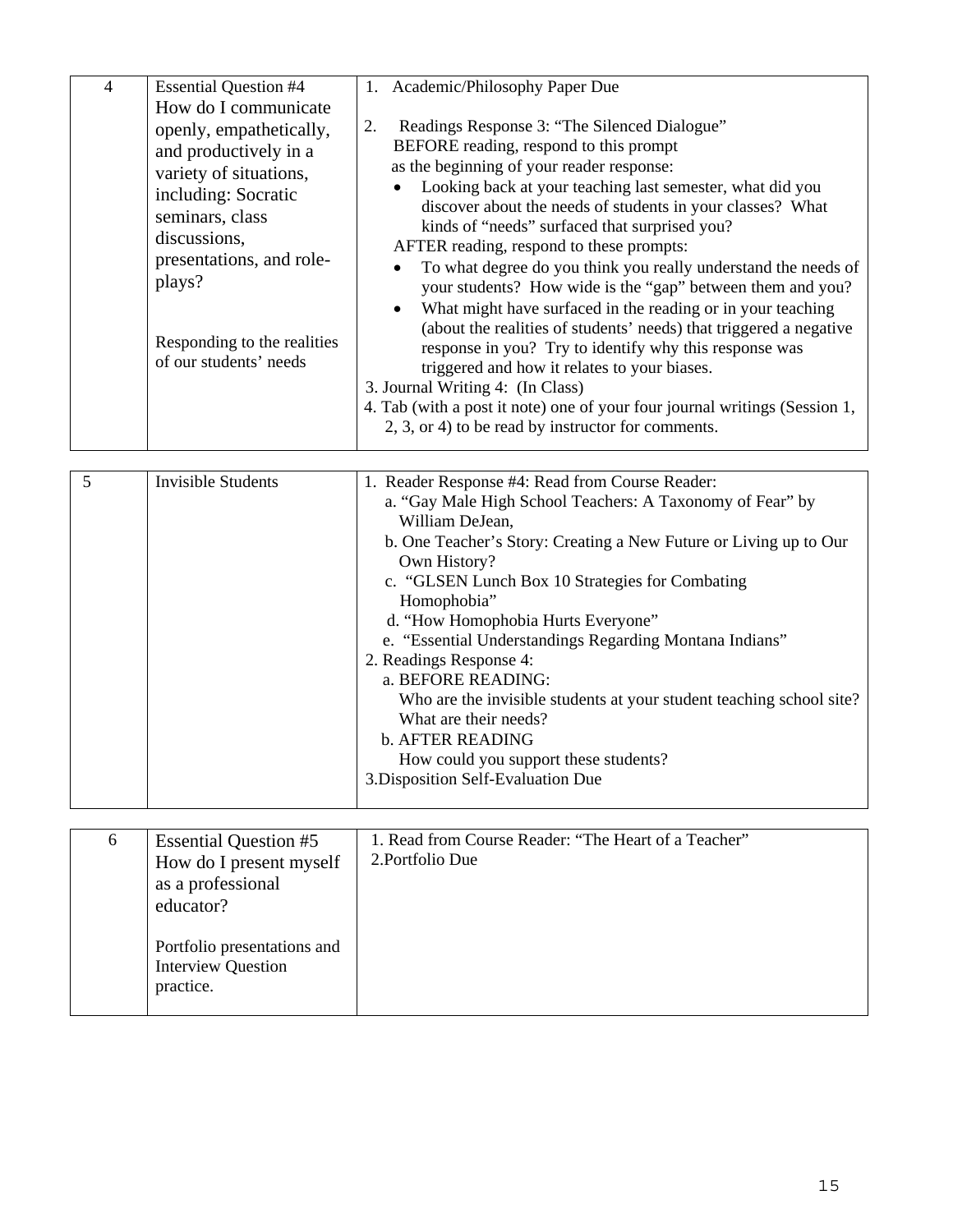|  | Reflective strategies<br>revisited<br>(computer time for<br>beginning TPA 4<br><b>Culminating Teaching</b><br>Experience)<br><b>Transition to Student</b><br>Teaching |  | Read from Course Reader:<br>a. "Using Teaching Portfolios" p. 129<br>b. "What New Teachers Need to Learn" p. 133<br>c. "Responsibilities & Tasks of Mentors – Stages of Mentoring"<br>p. 172<br>Portfolio Due |
|--|-----------------------------------------------------------------------------------------------------------------------------------------------------------------------|--|---------------------------------------------------------------------------------------------------------------------------------------------------------------------------------------------------------------|
|--|-----------------------------------------------------------------------------------------------------------------------------------------------------------------------|--|---------------------------------------------------------------------------------------------------------------------------------------------------------------------------------------------------------------|

Student Teaching Seminar April 22: Guest Speakers and TPA #4 workshop

Student Teaching Seminar April 29: TPA #4 workshop and supervisor evaluations submitted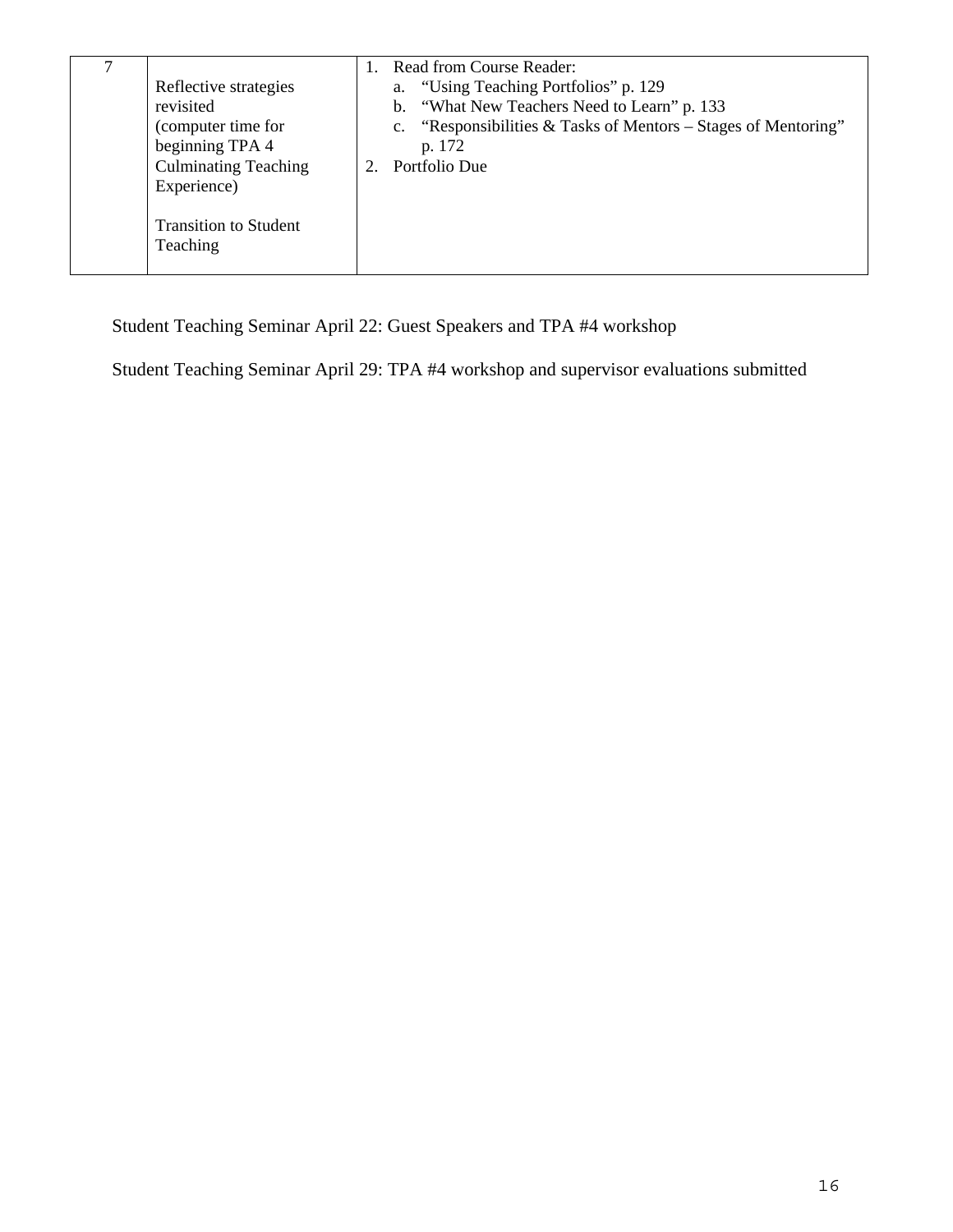### **Summative Grading Criteria for EDSS 531**

#### **"A" teacher candidates "Exceed Expectations":**

- **1.** The teacher candidate consistently performs and participates in an exemplary manner evident by completing all assignments thoroughly, thoughtfully, and professionally, earning 90-100% of all possible points.
- **2.** Each assignment receives in-depth exploration and reflection based upon research, observations and classroom implementation, when possible.
- **3.** The teacher candidate is consistently prepared and ready to engage in thoughtful discourse.
- **4.** The teacher candidate makes insightful connections between all assignments and their developing overall understanding of reflective practice; they continually question and examine assumptions in a genuine spirit of inquiry.
- **5.** The teacher candidate always collaborates with their colleagues in professional, respectful, and productive ways, enhancing each participant's learning and demonstrating personal integrity.
- **6.** Presentations are consistent with professional expectations, providing appropriate visual aids, appropriate handouts, and are well prepared.
- **7.** All work is submitted in a professional manner using APA style when appropriate.
- **8.** Professional and responsible behavior, including timely attendance and submission of assignments, are practiced in a consistent manner.

#### **"B" teacher candidates "Adequately Meet Expectations"**:

- a. The teacher candidate completes all assignments, usually thoroughly, thoughtfully, and professionally, earning 80-89% of all possible points.
- b. Each assignment is based upon research, observations and classroom implementation, when possible.
- c. The teacher candidate is usually prepared and ready to engage in thoughtful discourse.
- d. The teacher candidate usually connects assignments to their developing overall understanding of reflective practice; may be satisfied with "accepting" their learning as it's "received" without examining, very deeply, their and others' assumptions or seeking a deeper understanding of the implications.
- e. The teacher candidate generally collaborates with their colleagues in professional, respectful, and productive ways, enhancing each participant's learning and demonstrating personal integrity.
- f. Generally, presentations are consistent with professional expectations, providing appropriate visual aids, appropriate handouts, and are well prepared.
- g. Generally, work is submitted in a professional manner using APA style when appropriate.
- h. Most of the time, professional and responsible behavior, including timely attendance and submission of assignments, are practiced in a consistent manner.

#### **"C+" teacher candidates "Minimally Meet Expectations":**

- **1.** The teacher candidate's assignments are completed with limited thoroughness, thoughtfulness, and/or professionalism, earning 77-79% of all possible points.
- **2.** Each assignment is based upon opinion rather than research, theory, and best practices.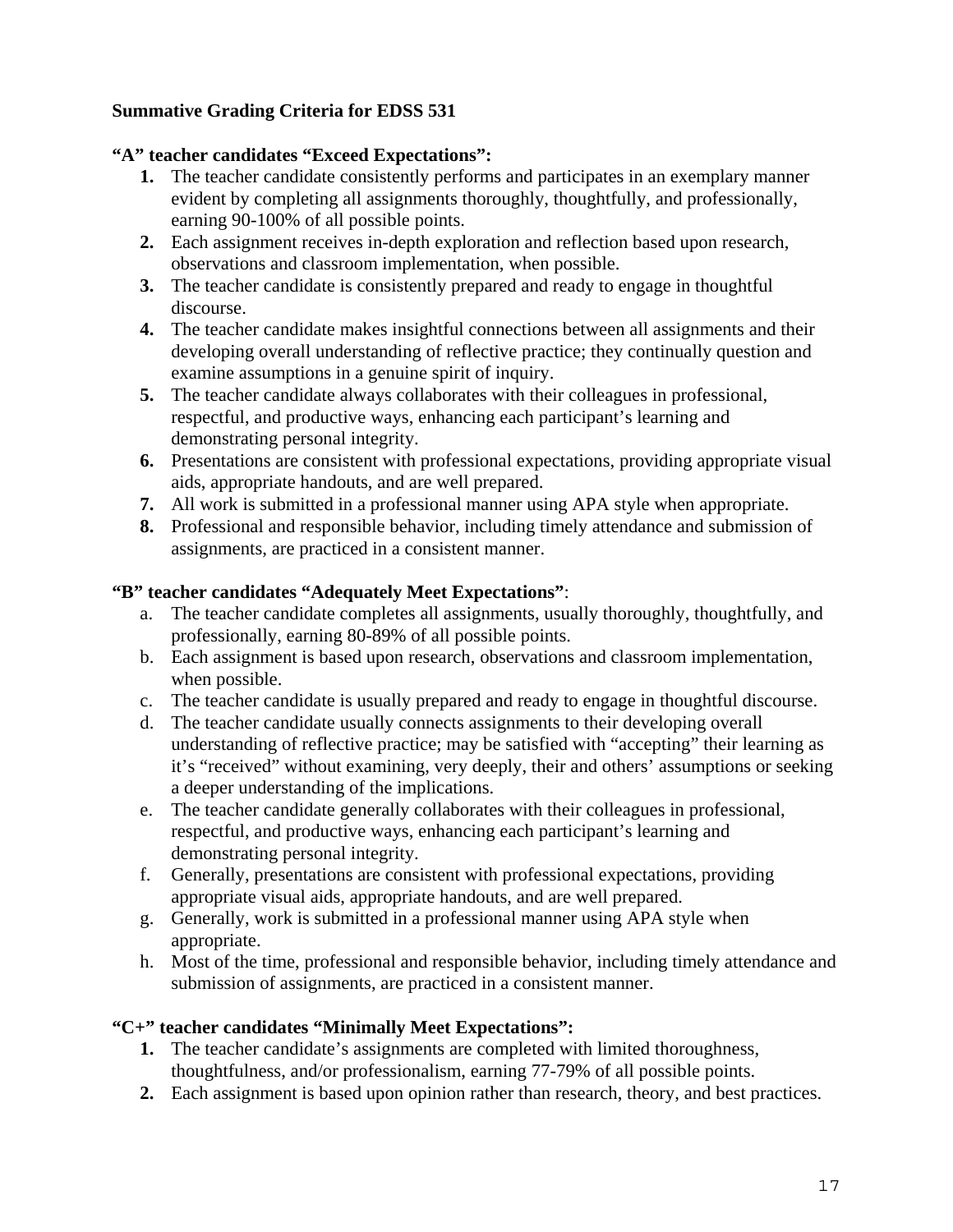- **3.** The teacher candidate's skills are weak, unprepared to engage in thoughtful discourse and do not meet expectations.
- **4.** Reflection is shallow. The teacher candidate makes limited connections between assignments and their developing overall understanding of reflective practice; may not be open to examining assumptions or implications.
- **5.** The teacher candidate collaborates with their colleagues in ways that are not always professional, respectful, or productive.
- **6.** Generally, presentations are not consistent with professional expectations, not providing appropriate visual aids, appropriate handouts, and are unprepared.
- **7.** Assignments are submitted without APA style, thorough proofreading and organization.
- **8.** The teacher candidate needs a great deal of guidance.
- **9.** The teacher candidate is consistently late with work and has classroom attendance problems.
- **10.** The teacher candidate may be distracted from learning and/or personal integrity may not be demonstrated.

**Teacher candidates** who fail to meet the minimum requirements of a "C+" must repeat the course to earn their teaching credential.

### **GRADING NOTES**

- $\triangleright$  Teacher candidates must meet the attendance requirements to be eligible for the grade described. They are "prerequisites" for earning a particular grade.
- $\triangleright$  In order to receive a California State Teaching Credential, you must maintain a B average in your College of Education classes and receive no lower than a C+ in any one course. A grade lower than a C+ indicates serious concern about a teacher candidate's readiness for a teaching credential—significant concerns exist about his/her quality of learning, quality of work, etc. If you are concerned about meeting this requirement at any time, you should talk with your instructor immediately.